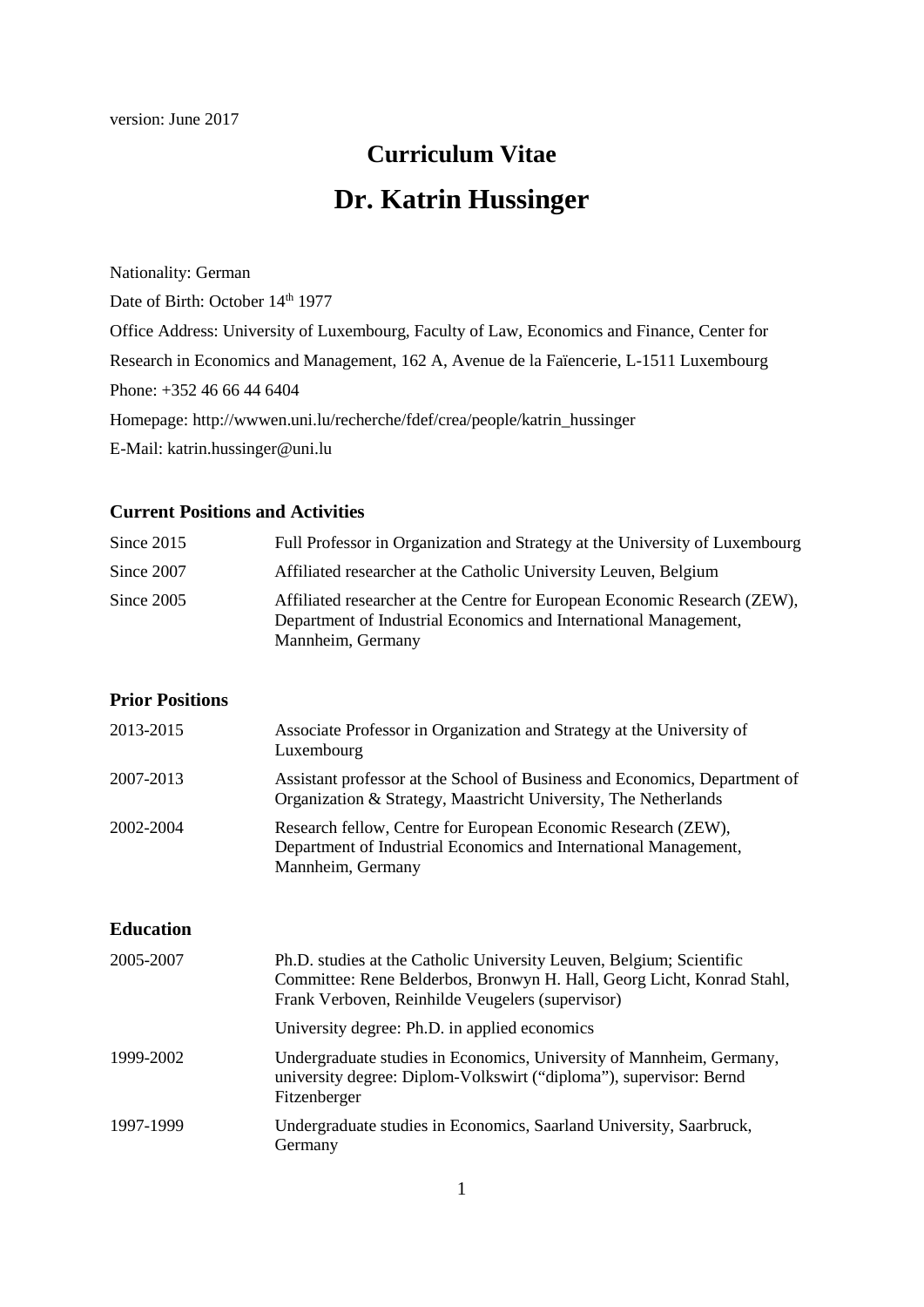## **Scholarships, Grants, Awards and Nominations**

| 2015      | Grant under the University of Luxembourg Singapore Incentive Scheme with D.<br>Fletcher, 12.847 EUR                                                                                                                                                                                                                                                                                              |
|-----------|--------------------------------------------------------------------------------------------------------------------------------------------------------------------------------------------------------------------------------------------------------------------------------------------------------------------------------------------------------------------------------------------------|
| 2015      | Grant from the Greater Region University for a PhD workshop of the Greater Region<br>Universities, 4.500 EUR                                                                                                                                                                                                                                                                                     |
| 2014      | Juergen-Hausschildt award 2014 for the best empirical innovation management paper<br>from the German Academic Association for Business Research with C. Grimpe                                                                                                                                                                                                                                   |
| 2014      | Marie Curie Integration Grant, "On the Costs of Knowledge Privatization", 2014-<br>2018, 100.000 EUR                                                                                                                                                                                                                                                                                             |
| 2014      | Internal research grant at the University of Luxembourg "Post-merger integration of<br>innovative assets and innovation outcome", 2014-2017, 177.000 EUR                                                                                                                                                                                                                                         |
| 2013      | SEEK Grant "Patent Rights and Research Incentives for Knowledge Production,<br>Disclosure and Commercialization: Evidence from a Natural Experiment in<br>Germany", 01/01/2013-31/7/2014, 147.000 EUR, together with Dirk Czarnitzki (KU<br>Leuven), Paula Schliessler (Centre for European Economic Research) and Andrew<br>Toole (Economic Research Service, U.S. Dept. of Agriculture (USDA)) |
| 2012      | FWO Grant "Radicale innovatie door Corporate Venturing" G047513N, 01/01/2013 -<br>31/12/2016, 248.000 EUR, together with Dirk Czarnitzki (KU Leuven)                                                                                                                                                                                                                                             |
| 2011      | Nomination for the Best Paper Prize at the DRUID Conference (\$10,000) with the<br>paper "In Search for the Not-Invented-Here Syndrome: The Role of Knowledge<br>Sources and Firm Success" (with A. Wastyn)                                                                                                                                                                                      |
| 2011      | Best Paper Proceedings of the Academy of Management Conference with the paper:<br>"Inventions under Siege? The Impact of Technology Competition on Licensing" (with<br>C. Grimpe)                                                                                                                                                                                                                |
| 2011      | Visiting researcher at the Universita Politecnico delle Marche in Ancona, February 6th-<br>24 <sup>th</sup> , invited by Diego D'Adda, financed by the STRIKE (Science and Technology<br>Research in a Knowledge-based Economy) network of COST (European Cooperation<br>in Science and Technology)                                                                                              |
| 2010      | Visiting researcher at the University of California, Berkeley, U.S., granted by U<br>Maastricht (Excellentie Financiering), invited by Bronwyn Hall, October 1 <sup>st</sup> -<br>December 15 <sup>th</sup>                                                                                                                                                                                      |
| 2010      | Nomination for the METEOR excellent scholar award (U Maastricht): 6000 Euro                                                                                                                                                                                                                                                                                                                      |
| 2009      | METEOR excellent young scholar award (U Maastricht): 6000 Euro                                                                                                                                                                                                                                                                                                                                   |
| 2008      | Junior research award of the O&S department (U Maastricht): 1000 Euro                                                                                                                                                                                                                                                                                                                            |
| 2008      | Small Scale Research Grant (METEOR, U Maastricht): 4000 Euro                                                                                                                                                                                                                                                                                                                                     |
| 2005-2007 | PhD scholarship under the grant KUL - OT/04/07A                                                                                                                                                                                                                                                                                                                                                  |
| 2005      | Travel grant of the "Fonds voor Wetenschappelijk Onderzoek" (FWO), Belgium                                                                                                                                                                                                                                                                                                                       |
| 2004      | Research stay at the University of California, Berkeley, U.S., granted by the German<br>Academic Exchange Service (DAAD), invited by Jenny O. Lanjouw, October 1st -<br>November 30st, 2004                                                                                                                                                                                                      |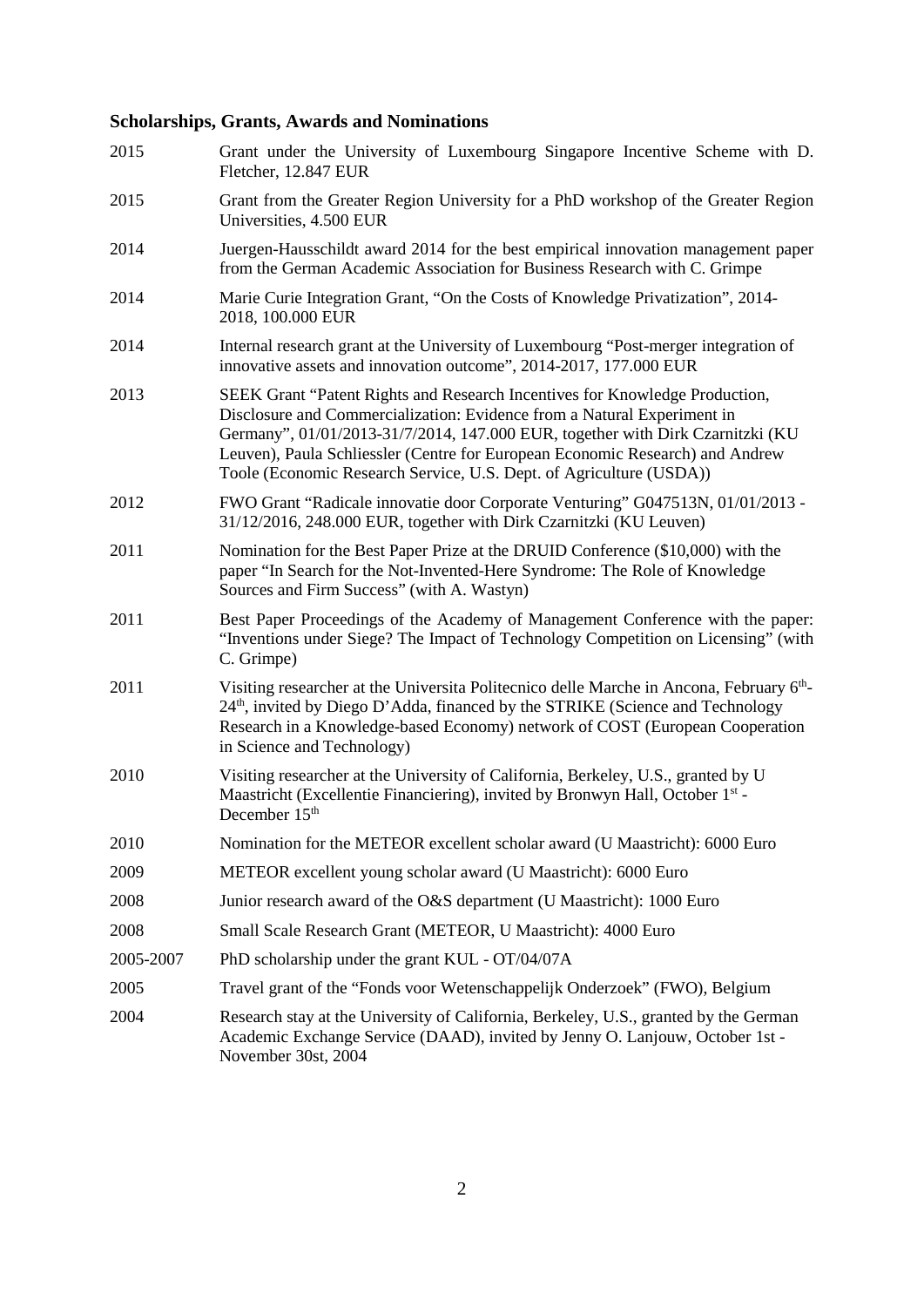## **Memberships**

| 2017 | Member of the ESF College of Expert Reviewers of the European Science Foundation                                              |
|------|-------------------------------------------------------------------------------------------------------------------------------|
| 2017 | Member of the Scientific Committee "innovation surveys" of the on behalf of the<br>German Ministry for Education and Research |
| 2016 | Member of the Scientific Committee of the ZEW International Conference on the<br>Dynamics of Entrepreneurship (CoDE)          |
| 2014 | Member of the Scientific Committee of the RENT Conference (Research in<br>Entrepreneurship and Small Business) 2014           |
| 2012 | Member of the Scientific Committee of the ZEW International Conference on the<br>Dynamics of Entrepreneurship (CoDE)          |

## **Teaching**

## **Courses**

- Innovation management including an innovation audit (Master level), 2014, 2015, 2016, 2017
- Economics and Management of Innovation (Bachelor level), 2014, 2015, 2016, 2017
- Quantitative Research Methods (Master level), 2013/2014
- Evaluation methods for non-experimental data (part of the course Quantitative Research Methods) (PhD level), 2008/2009, 2009/2010, 2011/2012
- International business strategy (bachelor level), problem based learning (PBL), course coordinator and tutor, 2008/2009, 2009/2010, 2010/2011, 2011/2012
- Industrial organization (bachelor level), PBL, tutor, 2008/2009
- Business strategy (bachelor level), PBL, course coordinator and tutor, 2007/2008
- Innovation and entrepreneurship (master level), PBL, tutor, 2007/2008, 2009/2010, 2011/2012, 2012/2013

## **Guest Lectures and Teaching at Summer Schools**

- Economics of Scientific Misconduct (PhD level), CISS Summer School 2015, Marmaris (Turkey)
- Innovation and Competition (PhD level), CISS Summer School 2014, Marmaris (Turkey)
- Patent Strategies, Innovation and Competition (PhD level), CISS Summer School 2013, Marmaris (Turkey)
- Patents (PhD level), CISS Summer School 2012, Marmaris (Turkey)
- On the estimation of production functions (PhD level), CISS Summer School 2011, Marmaris (Turkey)
- The use of patent data for research (workshop, PhD level), CISS Summer School 2010, Marmaris (Turkey)
- On the estimation of production functions (PhD level), COST PhD workshop 2009 (La Bastide d'Anjou, France)
- On the estimation of production functions (PhD level), COST PhD workshop 2008 (Valencia, Spain)
- The use of patent data for research (workshop, PhD level), COST PhD workshop 2008 (Valencia, Spain)
- Blocking patents, litigation and opposition (PhD level), United Nations University, 2008
- The use of patent data for research (PhD level), Catholic University Leuven and Centre for European Economic Research (ZEW), 2006/2007
- Multiple choice and selection models (PhD level), Catholic University Leuven, 2006/2007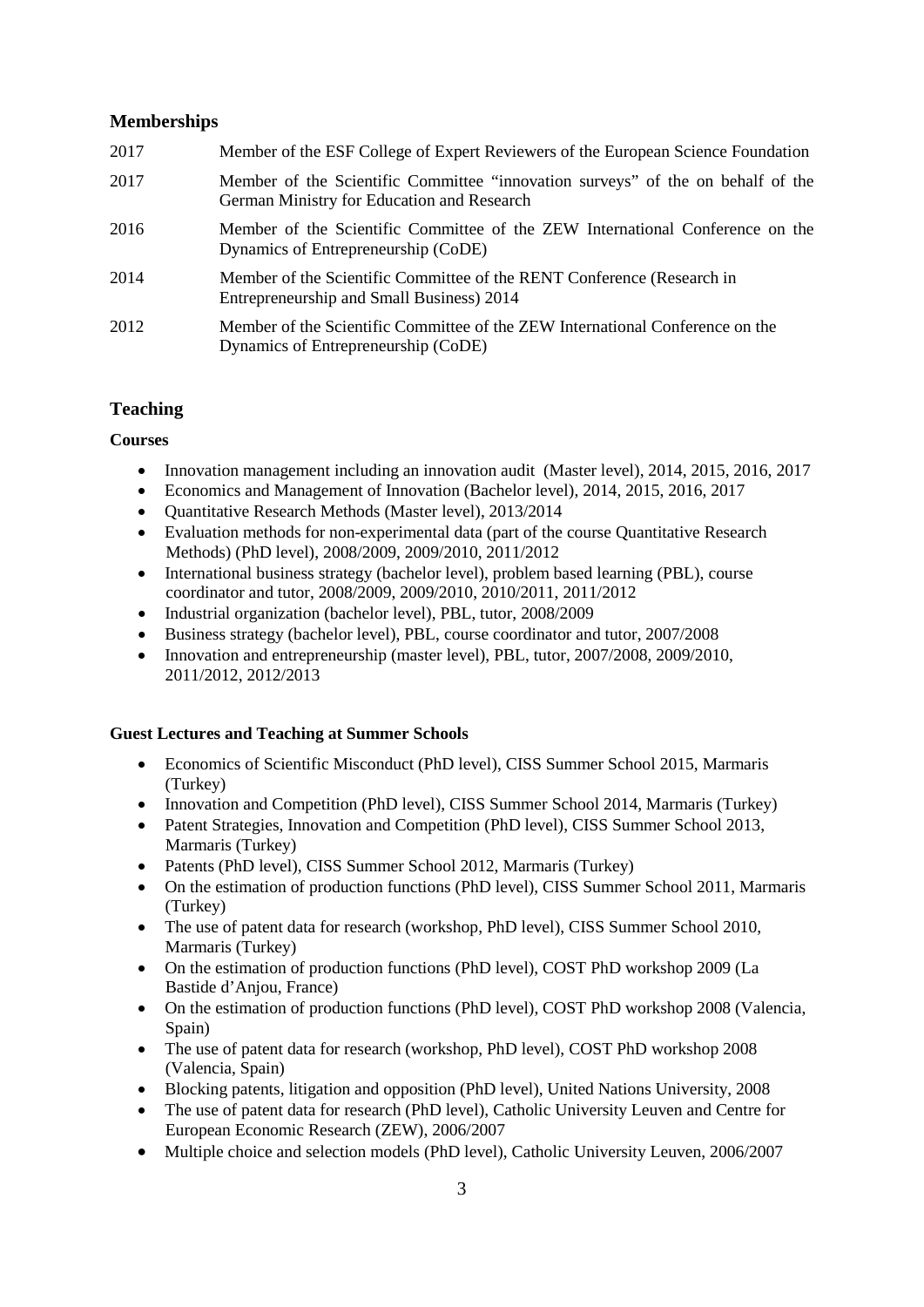#### **Other Services to the Department**

| Since 2014 | Member of a research committee at the University of Luxembourg for the support of<br>scientific grant applications |
|------------|--------------------------------------------------------------------------------------------------------------------|
| 2015       | Organization of a PhD workshop for the Greater Region at the University of<br>Luxembourg                           |
| 2014       | Organization of a PhD workshop at the University of Luxembourg                                                     |
| 2012       | Organization of a PhD workshop at Maastricht University                                                            |
| 2010-1013  | Initiator and organizer of the department research seminar at Maastricht University<br>(with I. Bos)               |

#### **Ph.D. Supervisions**

Basheer Kalash (U Luxembourg), topic: economic geography and innovation, 2016 -

Abdul-Basit Issah (U Luxembourg), topic: M&As, family firms and innovation, 2015 -

- Simona Christina Wagner (U Luxembourg & ZEW), topic: Firm Exits, 2015 –
- Marta Arroyabe (U Luxembourg & U Maastricht, co-promoter: John Hagedoorn), topic: M&A and innovation, 2014-
- Thorsten Doherr (U Luxembourg & ZEW), topic: Application of Search Algorithms for Economic Research, 2014-
- Anne Tryba (U Luxembourg, second advisor, promoter: Denise Fletcher), topic: Entrepreneurial teams, 2014 –

Ni Zhen (U Luxembourg & U Maastricht, co-promoters: Wladimir Raymond, Pierre Mohnen, Franz Palm), topic: Dynamic Effects of Innovation on Competitiveness and Employment, 2014-

Nabil Abou Lebdi (U Luxembourg & ThyssenKrupp), topic: Innovation in SMEs, 2014 -

Martin Hud (U Maastricht & ZEW, co-promoter: Martin Carree): Innovation and the business cycle, 2011-2017

Johannes M.H. Dick (U Maastricht, co-promoter: John Hagedoorn): "Essays on Entrepreneurship and Innovation", 2009 –2012, first job: Executive assistant to the CEO of AXA Germany

## **Ph.D. Committees**

- Christoph van Kriekingen (KU Leuven, promoter: Dirk Czarnitzki), expected: 2018
- Nima Moshgbar (KU Leuven, promoter: Dirk Czarnitzki), expected: 2017
- Martin Schumann (U Luxembourg, promoter: Gautam Tripathi), February: 2017
- Florian Feltes (U Luxembourg, promoter: Charles Max), November: 2016
- Hendrik Meder (KU Leuven), promoter: Otto Toivanen, September 2016
- Steven Kasih (Mannheim University, promoter: Matthias Brauer), May 2015
- Dirk Crass (University of Maastricht, promoter: Pierre Mohnen), December 2014 (Member of the Small Committee)
- Paula Schliessler (KU Leuven, promoter: Dirk Czarnitzki), December 2014
- Julius Rauber (TU Berlin, promoter: Knut Blind): October 2014
- Julie Delanote (KU Leuven, promoter: Dirk Czarnitzki), September 2014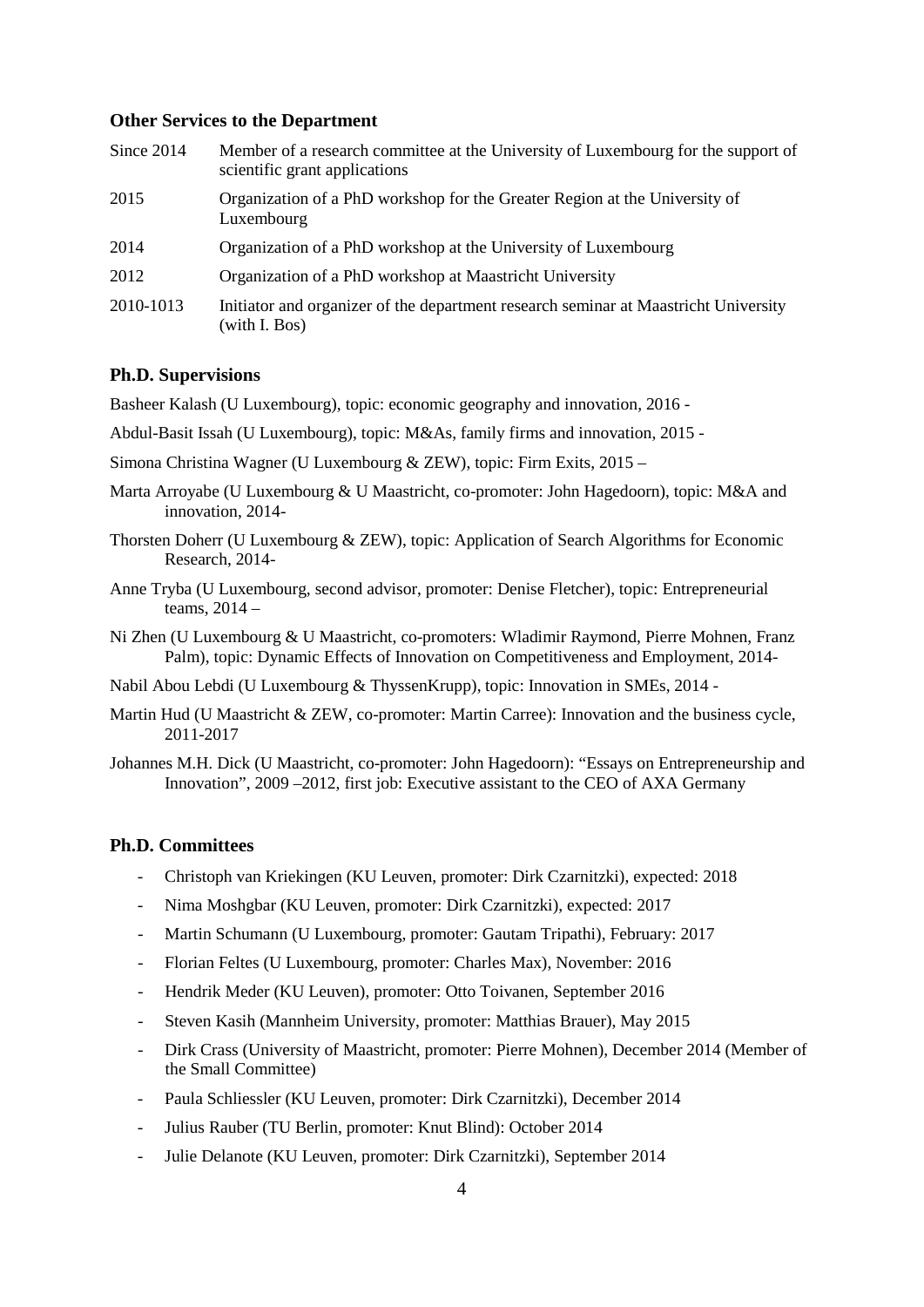- Thomas Keusch (Maastricht University, promoter: Frank Moers), June 2014 (Member of the Corona)
- Jing Xiao (CIRCLE, Lund University, promoter: Olof Ejermo), June 2014
- Franz Schwiebacher (KU Leuven, promoter: Dirk Czarnitzki), 2013
- Benjamin Engelstaetter (U Maastricht, promoter: Pierre Mohnen), 2012 (Member of the Corona)
- Sebastian Pacher (U Maastricht, promoter: John Hagedoorn), 2012 (Member of the Small Committee)
- Annelies Wastyn (KU Leuven, promoter: Dirk Czarnitzki), 2012
- Julio Miguel Rosa (U Maastricht, promoter: Pierre Mohnen), 2012 (Member of the Corona)
- Anonymous external reader for a thesis at Politecnico di Milano, 2011
- Hans T.W. Frankort (U Maastricht, promoter: John Hagedoorn), 2010 (Member of the Corona)
- Roberta Piergiovanni (U Maastricht, promoter: Martin Carree), 2010 (Member of the Corona)

#### **Publications**

#### **Articles in Refereed Journals**

- Heger, D. and K. Hussinger (2017), Uncertain Intellectual Property Rights, Access to External Funding and New Product Development in Start-up Firms, *Industry & Innovation, forthcoming.*
- Hussinger, K. and A. Wastyn (2016), In Search for the Not-Invented-Here Syndrome: The Role of Knowledge Sources and Firm Success. *R&D Management* 46(S3): 945-957*.* 
	- Nominated for the best paper award at the DRUID 2011.
- Czarnitzki, D., T. Doherr, K. Hussinger, P. Schliessler and A. Toole (2016), Knowledge Creates Markets: The Influence of Entrepreneurial Support and Patent Rights on Academic Entrepreneurship. *European Economic Review* 86: 131-146.
- Hud, M. and K. Hussinger (2015), The Impact of R&D Subsidies during the Crisis, *Research Policy*  44: 1844-1855.
- Hussinger, K. and F. Schwiebacher (2015), The Value of Disclosing IPR to Open Standard Setting Organizations, *Industry & Innovation* 22(4): 321-344*.*
- Hussinger, K. and S. Pacher (2015), Information Ambiguity and Firm Value. *Applied Economics Letters* 22(10): 843-847*.*
- Czarnitzki, D., K. Hussinger and C. Schneider (2015), R&D Collaboration with Uncertain Intellectual Property Rights. *Review of Industrial Organization* 46(2): 183-204*.*
- Grimpe, C. and K. Hussinger (2014), Resource Complementarity and Value Capture in Firm Acquisitions: The Role of Intellectual Property Rights, *Strategic Management Journal* 35 (12): 1762-1780.
	- Selected for SMJ's *Virtual Special Issue on Innovation, Intellectual Property and Strategic Management* edited by W. Mitchell and A. Leiponen.
	- Winner of Juergen-Hausschildt award 2014 for the best empirical innovation management paper from the German Academic Association for Business Research (VHB).
- Grimpe, C. and K. Hussinger (2014), Pre-empted Patents, Infringed Patents, and Firms' Participation in Markets for Technology, *Research Policy* 43: 543-554.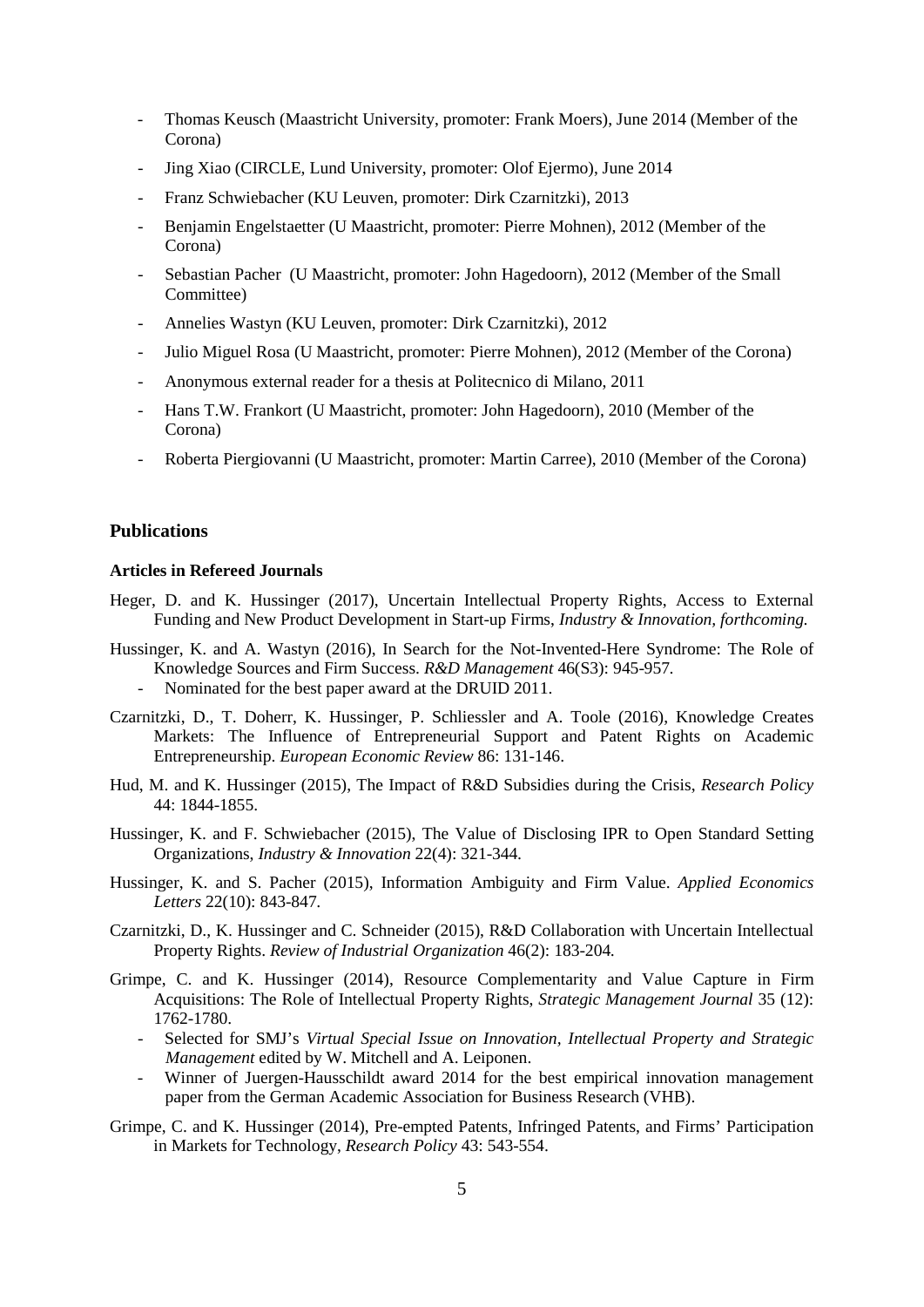- Dick, J.M.H., K. Hussinger, B. Blumberg and J. Hagedoorn (2013), Is Success Hereditary? Evidence on the Performance of Spawned Ventures, *Small Business Economics* 40: 911-931*.*
- Grimpe, C. and K. Hussinger (2013), Formal and Informal Technology Transfer from Academia to Industry: Complementarity Effects and Innovation Performance, *Industry & Innovation* 20(8): 683-700.
- Della Malva, A. and K. Hussinger (2012), Corporate Science in the Patent System: An Analysis of the Semiconductor Technology, *Journal of Economic Behavior and Organization* 84(1): 118-135.
- Czarnitzki, D., K. Hussinger and C. Schneider (2012), The Nexus between Science and Industry: Evidence from Faculty Inventions, *Journal of Technology Transfer* 37(5): 755-776.
- Hussinger, K. (2012), Absorptive Capacity and Post-Merger Inventor Productivity, *Journal of Technology Transfer* 37(4): 490-507.
- Czarnitzki, D., K. Hussinger and C. Schneider (2011), "Wacky" Patents Meet Economic Indicators, *Economics Letters* 113: 131-134.
- Czarnitzki, D., K. Hussinger and C. Schneider (2011), Commercializing Academic Research: The Quality of Faculty Patenting, *Industrial and Corporate Change* 20(5): 1403-1437.
- Frey, R. and K. Hussinger (2011), European Market Integration through Technology-driven M&As, *Applied Economics* 43(17): 2143-2153.
- Cuijpers, M., H. Guenter and K. Hussinger (2011), Costs and Benefits of Inter-Departmental Innovation Collaboration, *Research Policy* 40: 565-575.
- Arnold, J.M. and K. Hussinger (2010), Exports versus FDI in German Manufacturing: Firm Performance and Participation in International Markets, *Review of International Economics* 18(4): 595-606.
- Hussinger, K. (2010), On the Importance of Technology for Firm Acquisitions: SMEs versus Large Acquisition Targets, *Technovation* 30: 57-64.
- Czarnitzki, D., K. Hussinger and C. Schneider (2009), Why Challenge the Ivory Tower? New Evidence on the Basicness of Academic Patents, *Kyklos* 62(4), 488-499.
- Czarnitzki, D., W. Glänzel and K. Hussinger (2009), Heterogeneity of Patenting Activity and Its Implications for Scientific Research, *Research Policy* 38: 26-34.
- Hussinger, K. (2008), R&D and Subsidies at the Firm Level: An Application of Parametric and Semi-Parametric Two-Step Selection Models, *Journal of Applied Econometrics* 23: 729-747.
- Grimpe, C. and K. Hussinger (2008), Pre-empting Technology Competition through Firm Acquisitions, *Economics Letters* 100(2): 189-191.
- Czarnitzki, D., W. Glänzel and K. Hussinger (2007), Patent and Publication Activities of German Professors: An Empirical Assessment of Their Co-Activity, *Research Evaluation* 16(4): 311- 319.
- Hussinger, K. (2006), Is Silence Golden? Patents versus Secrecy at the Firm Level, *Economics of Innovation and New Technology* 15(8): 735-752.
- Arnold, J.M. and K. Hussinger (2005), Export Behavior and Firm Productivity in German Manufacturing - A Firm-Level Analysis, *Review of World Economics* 141(2): 219-243.

#### **Articles in Anthologies**

Bergé, L., T. Doherr and K. Hussinger (2017), Software Patents and Scientific Publications. *Best Paper Proceedings of the Academy of Management 2017.*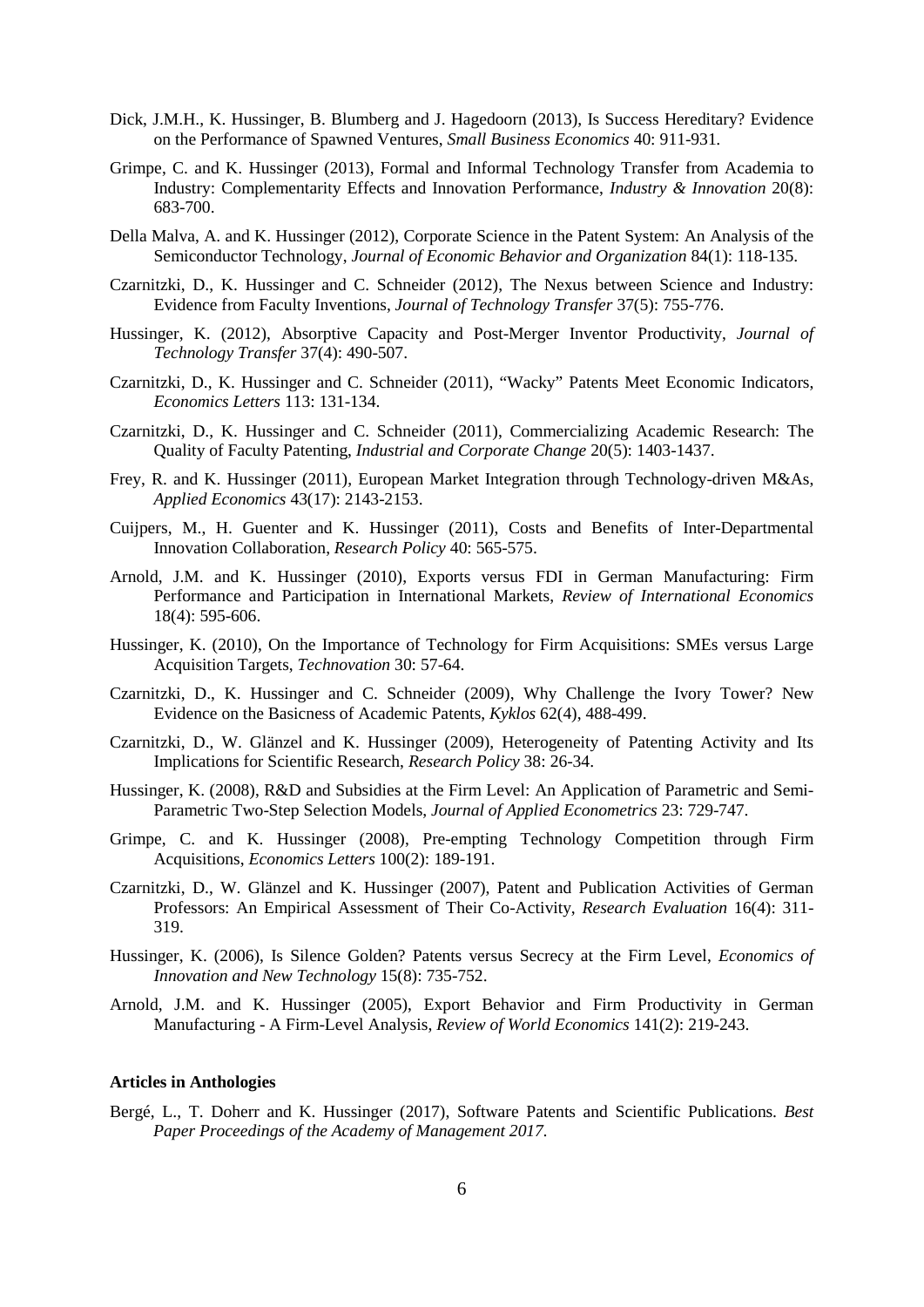- Hussinger, K. and A. Wastyn (2012), Internal Resistance and External Knowledge (Sources): A Theoretical Framework on the Not-Invented-Here Syndrome. *Proceedings of the 2012 IEEE International Conference on Management of Innovation and Technology (ICMIT)*, 261-265.
- Czarnitzki, D., K. Hussinger, B. Leten and C. Schneider (2012), Securing Market Value by Timely IP Management. *Proceedings of the 2012 IEEE International Conference on Management of Innovation and Technology (ICMIT),* 583-588.
- Czarnitzki, D., K. Hussinger, and B. Leten (2012), Improving Citation-Based Patent Value Measures. *Proceedings of the 2012 IEEE International Conference on Management of Innovation and Technology (ICMIT),* 589-593.
- Grimpe, C. and K. Hussinger (2011), Inventions under Siege? The Impact of Technology Competition on Licensing. *Best Paper Proceedings of the Academy of Management 2011.*
- Grimpe, C. and K. Hussinger (2008), Market and Technology Access in Firm Acquisitions: Beyond a 'One-Size-Fits-All', in Feldman, M. and G. Santangelo (eds.): New Perspectives in International Business Research, Progress in International Business Research, Volume 3, 289–314, Emerald Group Publishing Limited.
- Fier, A., D. Heger and K. Hussinger (2005), Die Wirkungsanalyse staatlicher Förderprogramme durch den Einsatz von Matching- und Selektionsmodellen am Beispiel der Fertigungstechnik, in: Engel, D. (ed.), Mittelstandsfinanzierung, Basel II und die Wirkung öffentlicher und privater Kapitalbereitstellung, Veröffentlichung des Round Table Mittelstandes Bd. 5, Berlin, Duncker&Humblot: Berlin.

#### **Expertises**

Czarnitzki, D., B. Ebersberger , M. Falk, A. Fier, A. Garcia, K. Hussinger, P. Mohnen and E. Müller (2004), European Productivity, Innovation and Public Sector R&D, in: European Competitiveness Report 2004, Competitiveness and Benchmarking, European Commission, Mannheim.

#### **Work in Progress**

#### **Papers under Review**

- Czarnitzki, D., K. Hussinger and B. Leten (2011), The Market Value of Blocking Patent Citations, ZEW Discussion Paper No. 11-021, Mannheim.
- Czarnitzki, D., J.M.H. Dick and K. Hussinger (2010), The Contribution of Corporate Entrepreneurship to Radical Innovation, ZEW Discussion Paper No. 10-060, Mannheim.
- Czarnitzki, D. and K. Hussinger (2004), The Link between R&D Subsidies, R&D Spending and Technological Performance, ZEW Discussion Paper No. 04-56, Mannheim.
- Czarnitzki, D., T. Doherr, K. Hussinger, P. Schliessler and A. Toole (2015), Individual versus Institutional Ownership of University-Discovered Inventions, ZEW Discussion Paper 15-007, Mannheim.
- Hussinger, K., T. Keusch and F. Moers (2011), Patents and Insider Trade, mimeo.
- Hussinger, K. and M. Pellens (2014), Guilt by Association: How Scientific Misconduct Harms Prior Collaborators.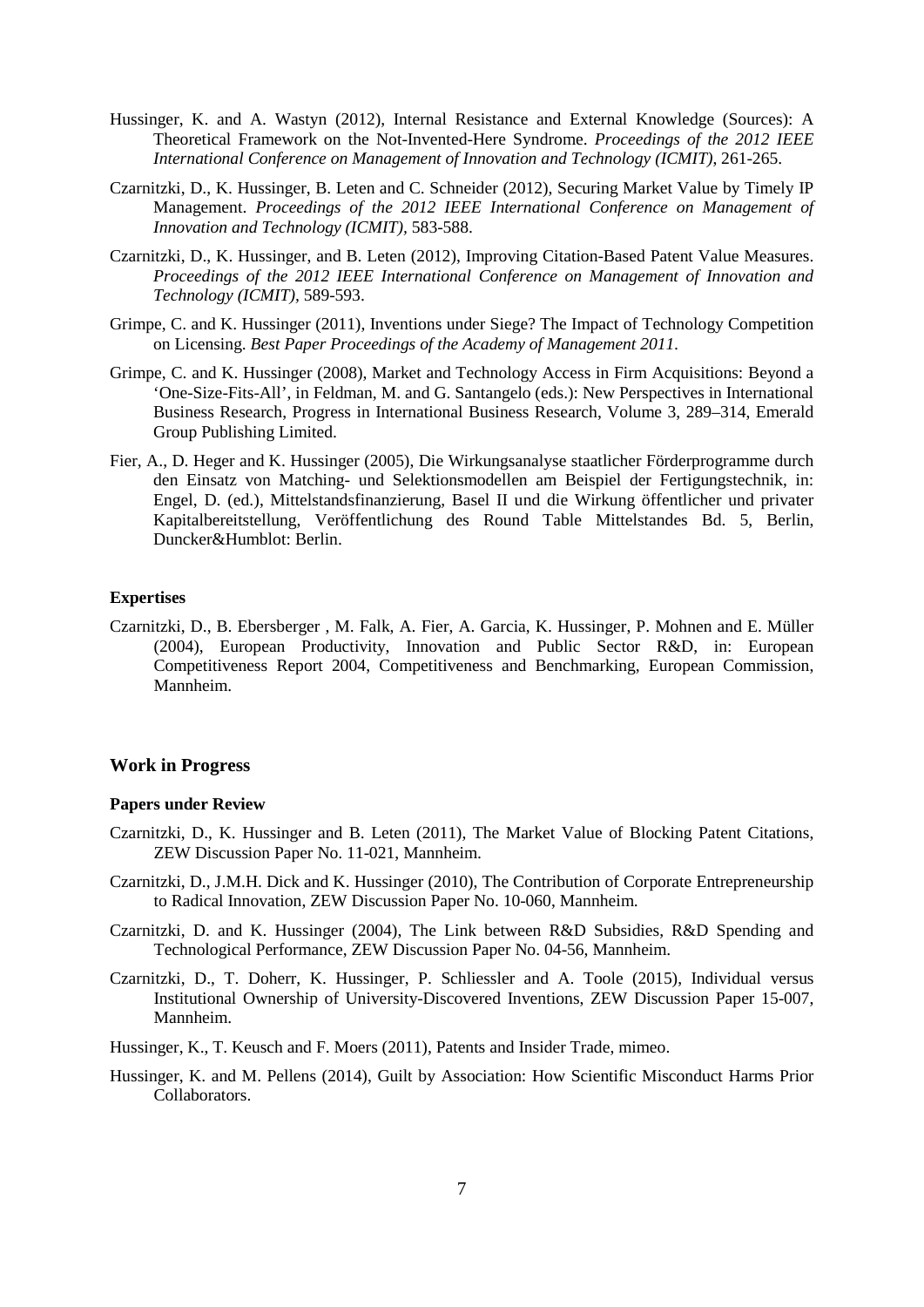#### **Discussion Papers and Ongoing Research**

- Hussinger, K. and S. Pacher (2014), Information Ambiguity and the Market Value of Innovative Assets.
- Czarnitzki, D., K. Hussinger, B. Leten and C. Schneider (2011), The Value of Winning a Patent Race, mimeo.

Hussinger, K. and B. Leten (2013), R&D Incentives and the Patent System, mimeo.

## **Editor and Reviewer Activities**

**Associate Editor:** Industry & Innovation (since 2016)

#### **Reviewer for:**

- **Journals:** Applied Economics; Applied Economics Quarterly; Canadian Journal of Economics; Economics of Innovation and New Technology; Economic Systems; European Economic Review; European Management Review; Industry & Innovation; International Journal of Industrial Organization; International Journal of Technology Management; International Small Business Journal; International Tax and Public Finance; Journal of Applied Economics; Journal of Banking and Finance; Journal of Business Venturing; Journal of Common Market Studies; Journal of Economic Surveys; Journal of Economics & Managerial Strategy; Journal of Industrial Economics; Journal of Industry, Competition and Trade; Journal of Management Studies; Management Science; R&D Management; Research Policy; Review of Industrial Organization; Review of World Economics; The Manchester School; Science & Public Policy; Scientometrics; Schmollers Jahrbuch; Small Business Economics; Technological Forecasting & Social Change; Technovation; World Development **Conferences:** DRUID 2016 PDMA 2015 AoM 2015 G-Forum 2014 DRUID 2014 DRUID 2013 EPIP 2012 ZEW International Conference on the Dynamics of Entrepreneurship (CoDE) 2012 DRUID 2012 RENT Conference (Research in Entrepreneurship and Small Business) 2010 EARIE 2006 **Grants:** Belgian Science Policy (BELSPO) Erasmus Research Institute of Management (ERIM) Estonian Research Council (ETAg) Flemish Science Foundation (FWO)
	- Politecnico di Milano Swiss National Science Foundation
		-

French National Research Agency (ANR)

TU Berlin, International Post-Doc Initiative (IPODI)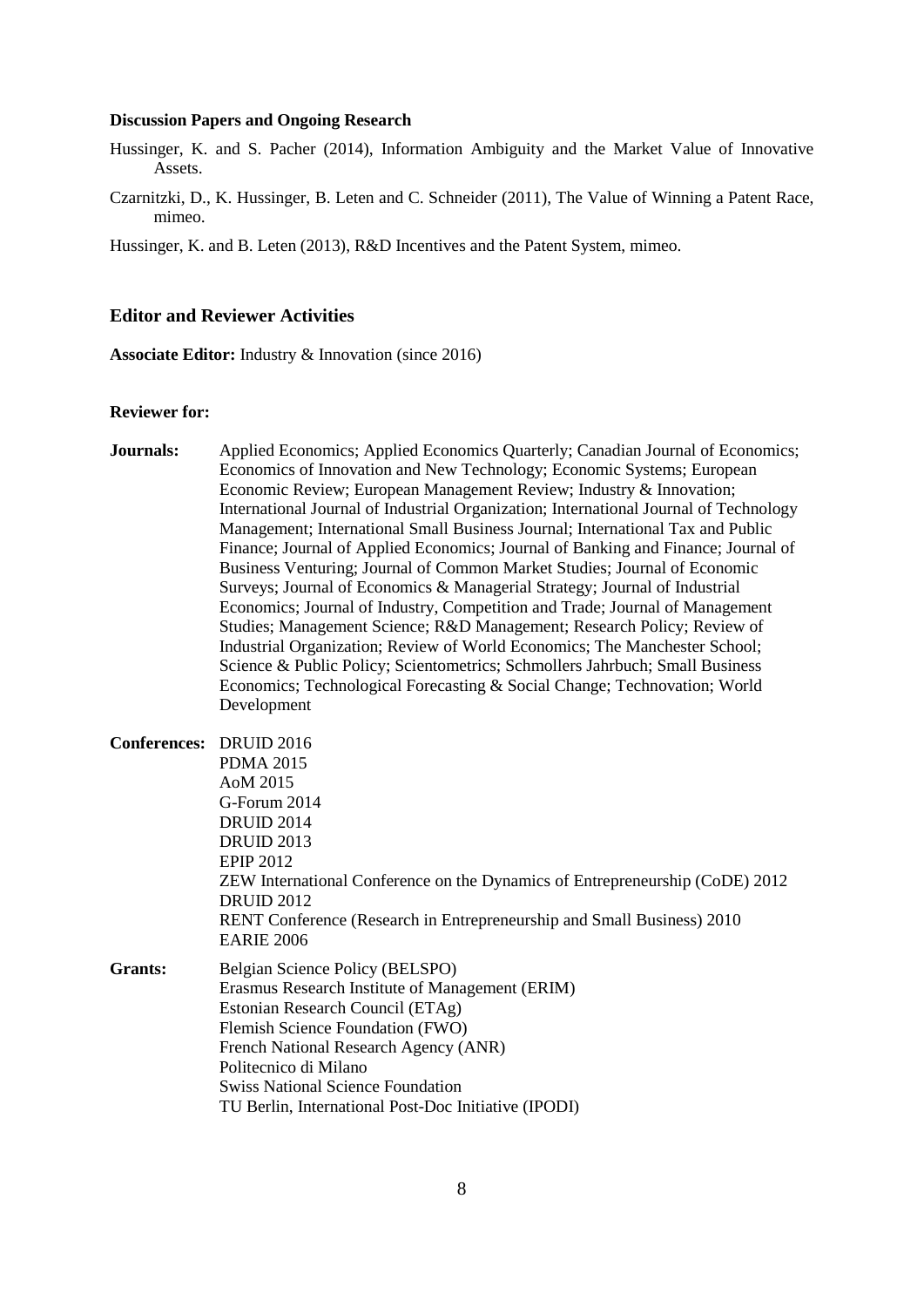## **Conference Presentations**

| 2017: | 6th ZEW Conf. on the Economics of Innovation and Patenting (Mannheim, Germany)<br>R&D Management Conference (Leuven, Belgium)                                                                                                                                                                                                                                                                                    |
|-------|------------------------------------------------------------------------------------------------------------------------------------------------------------------------------------------------------------------------------------------------------------------------------------------------------------------------------------------------------------------------------------------------------------------|
| 2016: | DRUID 2016 (Copenhagen, Denmark)<br>EARIE 2016 (Lisbon, Portugal)                                                                                                                                                                                                                                                                                                                                                |
| 2015: | APIC 2015 (Zijingang, China)<br><b>EARIE 2015</b><br>Academy of Management (Vancouver, Canada)<br>5th ZEW Conf. on the Economics of Innovation and Patenting (Mannheim, Germany)<br>Eusprit Conference (Helsinki, Finland)<br>Economics of Entrepreneurship and Innovation Conference (EoEI) (Trier, Germany)<br>Wharton Technology and Innovation Conference (Philadelphia, U.S.)                               |
| 2014: | APIC (Syndney, Australia)<br>TIE (Munich, Germany)<br>EARIE (Milan, Italy)<br>Copenhagen Conference on Innovation and Entrepreneurship (Copenhagen, Denmark)                                                                                                                                                                                                                                                     |
| 2013: | APIC (Taipei, Taiwan)<br>DRUID (Barcelona, Spain)<br>Academy of Management (Orlando, U.S.)                                                                                                                                                                                                                                                                                                                       |
| 2012: | Third Asia-Pacific Innovation Conference (Seoul, Korea)<br>International Conference on the Dynamics of Entrepreneurship (CoDE) (Mannheim,<br>Germany)<br>EARIE (Rome, Italy)<br>Sixth IEEE International Conference on Management and of Innovation and<br>Technology (Sanur Bali, Indonesia)                                                                                                                    |
| 2011: | Fourth Annual Conference on Entrepreneurship and Innovation (Chicago, U.S.)<br>EARIE (Stockholm, Sweden)                                                                                                                                                                                                                                                                                                         |
| 2010: | The Pacific Rim Innovation Conference (Melbourne, Australia)<br>EARIE (Istanbul, Turkey);<br>EPIP (Maastricht, the Netherlands)<br>Technology Transfer Society (T <sup>2</sup> S) Conference (Washington D.C., U.S.)                                                                                                                                                                                             |
| 2009: | Academy of Management (Chicago, U.S.)<br>EARIE (Ljubljana, Slovenia)<br>EPIP (Bologna, Italy)                                                                                                                                                                                                                                                                                                                    |
| 2008: | IIOC (Washington DC, USA)<br>3rd ZEW Conf. on the Economics of Innovation and Patenting (Mannheim, Germany)<br>ISS Conference (Rio, Brazil)<br>EPO/OECD Conference on Patent Statistics for Decision Makers "Patenting,<br>Innovation, Valuation" (Vienna, Austria)<br><b>EARIE</b> (Toulouse, France)<br>28th Conference of the Flemish Economic Association (Leuven, Belgium)<br>AEA Conference (Tokyo, Japan) |
| 2007: | EARIE (Valencia, Spain)<br>The Economics of Technology Policy Conference at Monte Verità (Switzerland)<br>SFB Conference (Mannheim, Germany)                                                                                                                                                                                                                                                                     |
| 2006: | 14th WZB-CEPR Conference on Antitrust and Innovation (Berlin, Germany)<br>EARIE (Amsterdam, The Netherlands)                                                                                                                                                                                                                                                                                                     |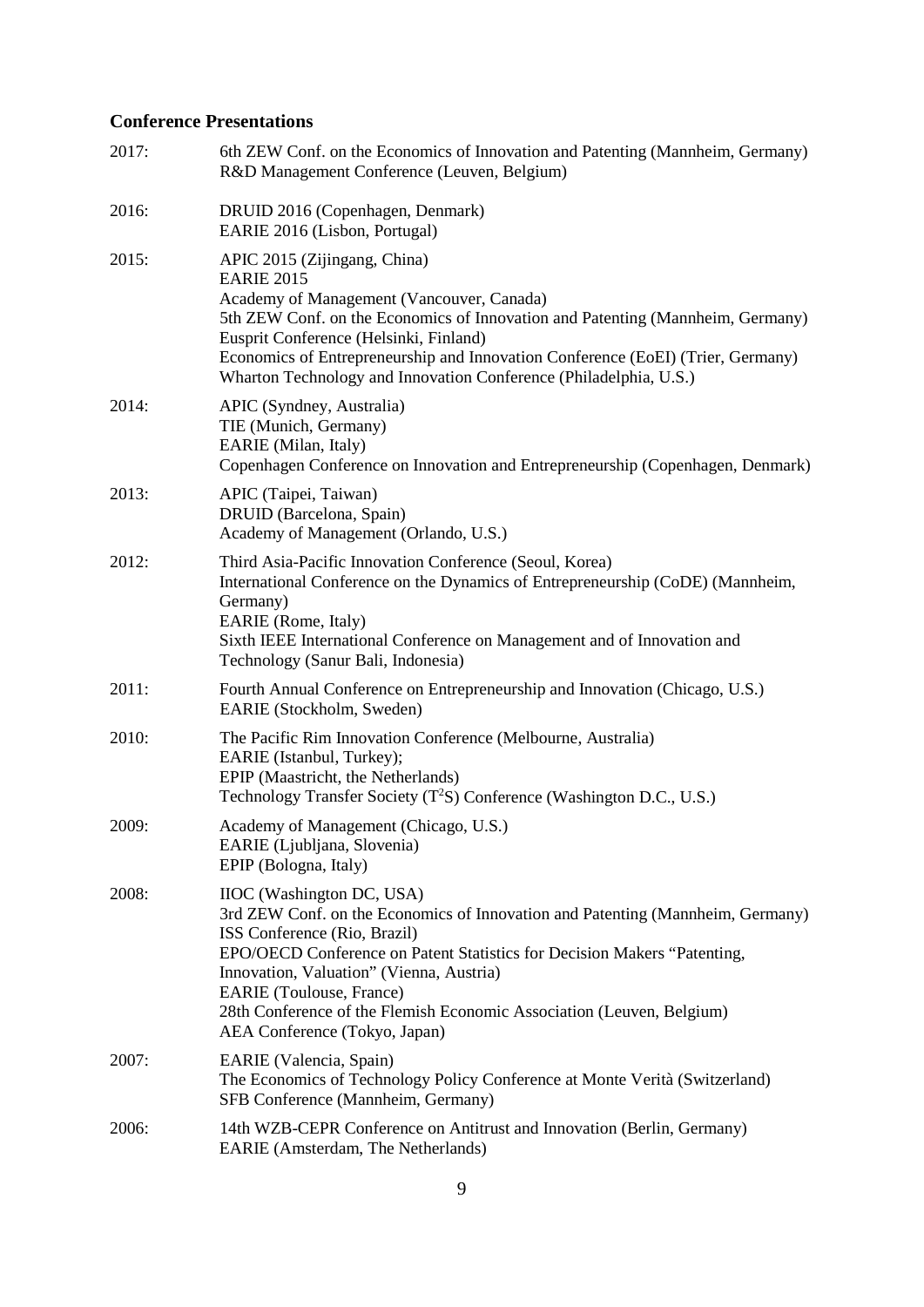|       | 9th International Conference on S&T Indicators (Leuven, Belgium)<br><b>IIOC</b> (Boston MA, USA)                                                                                                                                                                                                     |
|-------|------------------------------------------------------------------------------------------------------------------------------------------------------------------------------------------------------------------------------------------------------------------------------------------------------|
| 2005: | Jahrestagung des Vereins fuer Socialpolitik (Bonn, Germany)<br>2nd ZEW Conference on Innovation and Patenting (Mannheim, Germany)<br>EARIE (Porto, Portugal)<br>EEA (Amsterdam, The Netherlands)<br>4th GCBE (Oxford, UK)<br>Conference on Industrial Organization and Innovation (Grenoble, France) |
| 2004: | $(EC)^2$ Conference (Marseille, France)<br>AEA Conference on Innovation and Intellectual Property (Singapore)<br>ISS Conference (Milan, Italy)                                                                                                                                                       |

## **Invited Presentations**

| 2016: | University of Kassel (Germany)<br>University of Eindhoven (The Netherlands)<br><b>Technical University Munich (Germany)</b>                                                                                                                             |
|-------|---------------------------------------------------------------------------------------------------------------------------------------------------------------------------------------------------------------------------------------------------------|
| 2015: | Panel speaker at the workshop "Human Capital & Innovation" at the University of<br>Applied Sciences Brandenburg in Brandenburg an der Havel (Germany)                                                                                                   |
| 2014: | University of Trier (Germany)<br>Transatlantic workshop on Intellectual Property Rights (ETH, Zurich)                                                                                                                                                   |
| 2013: | National Taipei University (Taipei, Taiwan)<br>Max-Planck Institute and Friedrich-Schiller University (Jena, Germany)                                                                                                                                   |
| 2012: | DICE (Düsseldorf Institute for Competition Economics) (Düsseldorf, Germany)<br>University of Strasbourg<br>European Commission, DG Research, Workshop on Tax Incentives and Related<br>Support Measures for Research and Innovation (Brussels, Belgium) |
| 2010: | Politecnico di Milano (Milan, Italy)<br>University of Dortmund (Dortmund, Germany)<br>University of California (Berkeley, U.S.)                                                                                                                         |
| 2009: | Maastricht Economic and social Research and training centre on Innovation and<br>Technology (MERIT) (Maastricht, The Netherlands)<br>The Economics of Ownership, Organization and Industrial Development, IFN<br>Conference (Vaxholm, Sweden)           |
| 2007: | University of Maastricht (The Netherlands)<br>University of California (Berkeley, U.S.)                                                                                                                                                                 |
| 2005: | Rheinisch-Westfälisches Institut für Wirtschaftsforschung (RWI) (Essen, Germany)<br><b>MERIT</b> (Maastricht, The Netherlands)<br>LICOS Seminar Series (KU Leuven)                                                                                      |
| 2004: | Rutgers University (New Jersey, US)<br>Konjunkturforschungsstelle der ETH Zürich (KOF) (Zurich, Switzerland)<br>KU Leuven (Belgium)                                                                                                                     |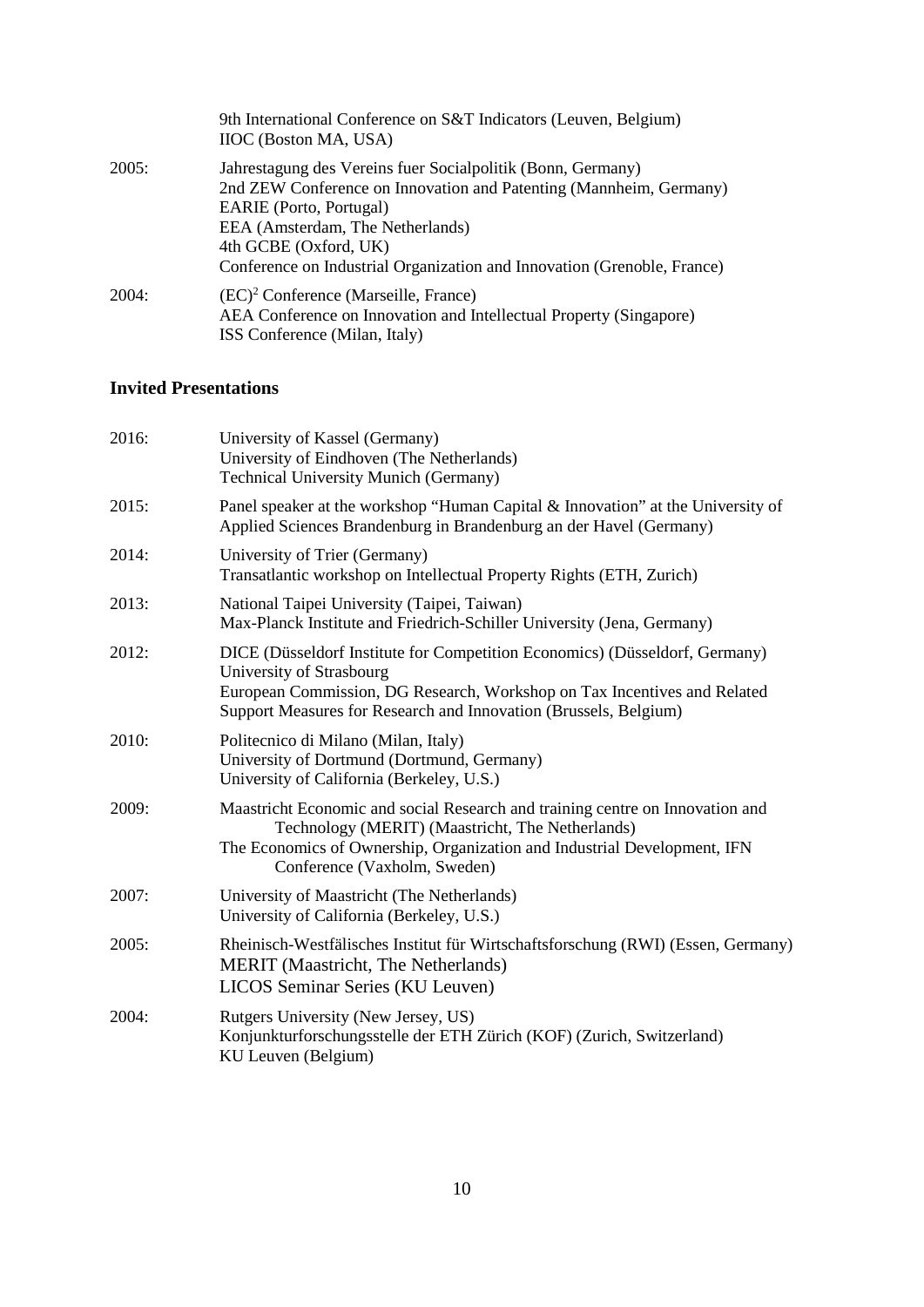## **Summer Schools and Workshops**

| 2016: | Luxembourg meets Singapore, September 2016 (Luxembourg, Luxembourg), speaker<br>and co-organizer                                                                                           |
|-------|--------------------------------------------------------------------------------------------------------------------------------------------------------------------------------------------|
| 2014: | Workshop "Developments in economics of intellectual property rights" (Strassbourg,<br>France)                                                                                              |
| 2012: | Third Workshop for Junior Researchers on the Law & Economics of Intellectual<br>Property and Competition Law (Kreuth, Germany)                                                             |
| 2008: | Workshop on The Labour Market for Scientists and Engineers (University of<br>Maastricht)                                                                                                   |
| 2007: | Workshop on Human Capital, Patenting Activity, and Technology Spillovers by the<br>Centre for Economic and Business Research (CEBR) Copenhagen Business School<br>(Copenhagen, Denmark)    |
|       | Workshop "Corporate intellectual property: environmental constraints, strategic<br>antecedents, and organizational routines as drivers of firm-level Performance"<br>(Copenhagen, Denmark) |
| 2006: | ESSID (Cargese, France), 2nd INIR Doctoral Day (KU Leuven, Belgium)                                                                                                                        |
| 2005: | FDI Workshop (German Central Bank, Frankfurt, Germany)                                                                                                                                     |
|       | <b>ENCORE Summer School (Amsterdam, The Netherlands)</b>                                                                                                                                   |
| 2004: | ESSID (Cargese, France), Workshop on the Economics and Management of Science<br>& Technology (KU Leuven, Belgium)                                                                          |
| 2003: | Mediterranean Summer School in Theoretical and Applied Economics (Universitat de<br>les Illes Baleares, Palma de Mallorca, Spain)                                                          |

## **Policy Consulting**

- Invitation to the workshop "Innovation in Firms: Proposals for a Better Measurement Framework", Workshop in the Context of the Oslo Manual Revision Process, 30.5.2016
- Training on Intellectual Property Rights for the Chief Economists of the European Commission (DG Competition), 2013
- European Productivity, Innovation and Public Sector R&D, commissioned by the EC, DG Enterprise (contractor: WIFO), January 1st - October 31st, 2004
- Impact Analyse des Förderschwerpunktes 'Fertigungstechnik' (Impact Analysis of Subsidies for Manufacturing Technology), commissioned by the Federal Ministry of Education and Research (BMBF), October 1st, 2004 - January 31st, 2005
- Wohlfahrtseffekte der EU-Zuckermarktordnung (Welfare effects of the sugar market EU regulations), commissioned by Südzucker AG, October 1st - December 1st, 2003
- Einsatzmöglichkeiten neuer quantitativer Ansaetze zur Wirkungsanalyse öffentlicher Forschungsförderung (Possible applications of new quantitative methods for impact analyses of public research subsidies), commissioned by the Federal Ministry of Education and Research (BMBF), November 1st, 2001 - July 31th, 2003